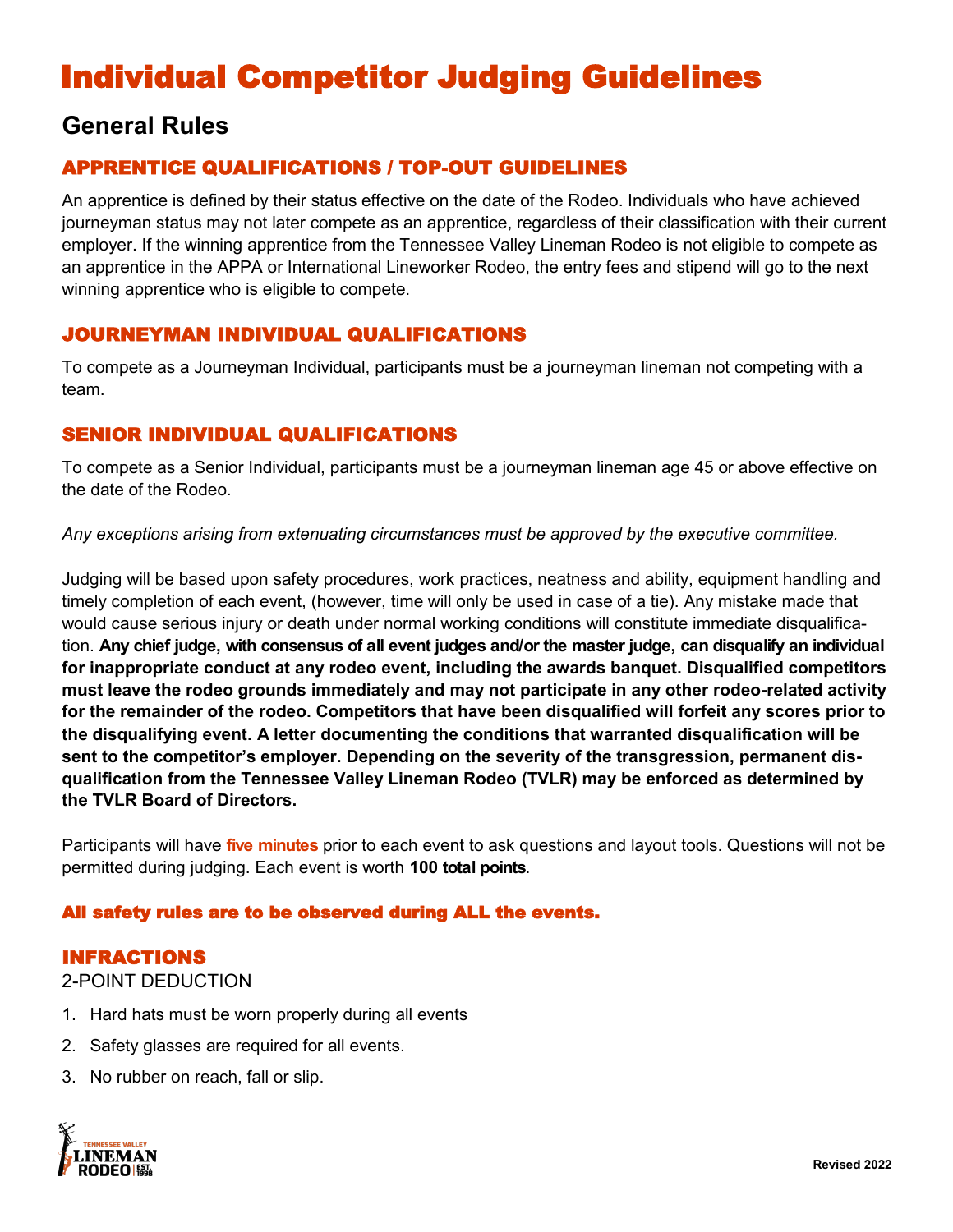# Individual Competitor Judging Guidelines

## INFRACTIONS

2-POINT DEDUCTION

- 4. Dropping tools.
- 5. Loss of control failure to maintain three points of contact with pole.
- 6. Hot-dogging.
- 7. No hand line operation while climbing
- 8. Misuse of tools all blades must be covered and knives closed while not in use
- 9. Misuse of rubber.
- 10. Twisted hand line operation.
- 11. Standard, approved lineman belt, climbers, and safety must be in good, safe working condition.
- 12. Poor housekeeping.
- 13. Exceeding the mean time to complete an event, except for Hurtman Rescue. The mean time is based on the times from previous rodeos; the mean is the dividing line at which half of the participants are faster and half are slower in completing the event.
- 14. Long sleeve shirts are **required** for all events. OSHA rules will apply. Participants should know what to use and what to wear. If shirt has buttons on the sleeves, they must be buttoned. Sleeves cannot be pushed or rolled up.
- 15. All work gloves must be leather palms and inside fingers with a 4 inch cuff.
- 16. During 5-minute set-up time, all climbing participants must inspect rubber gloves using the specified manufacturer field air test.
- 17. All climbers ascending the pole must carry a running hand line that is capable of performing Hurtman Rescue, if necessary.
- 18. Exceeding the time limit between events.
- 19. Competitors are prohibited from using two primary devices.
- 20. Hot sticks used for all events must be a minimum of 8 feet long.
- 21. Competitors are required to bring their own tools to each event and be prepared to compete at check-in.

### INFRACTIONS

5-POINT DEDUCTION

1. Exceeding the drop dead time to complete an event.

### INFRACTIONS

10-POINT DEDUCTION

- 1. Accidental contact with phases.
- 2. Working opposite phases.